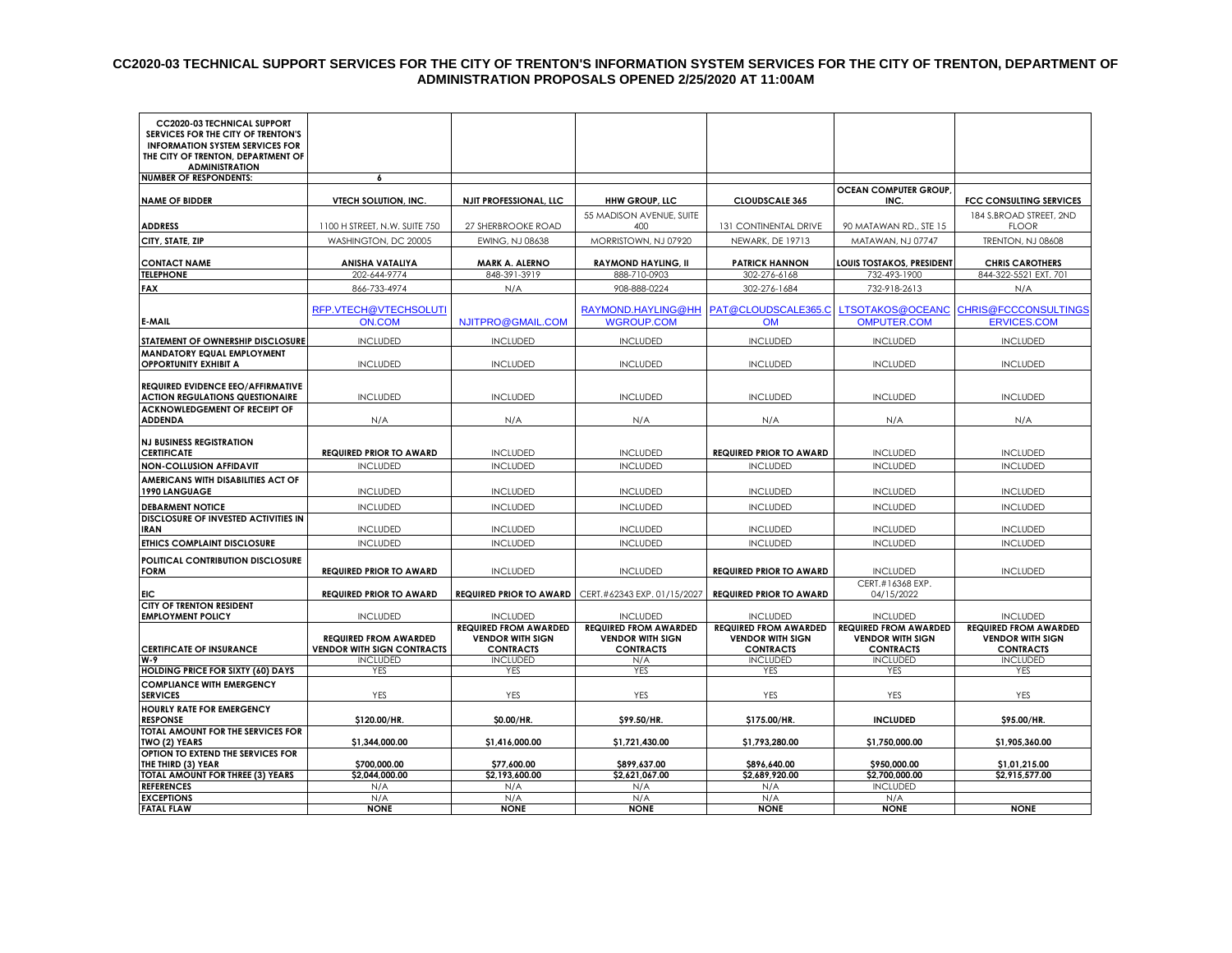



#### **RESPONDENT'S PROPOSAL PRICING**

TECHNICAL SUPPORT SERVICES FOR THE CITY OF TRENTON'S INFORMATION SYSTEM FOR A PERIOD OF TWO (2) YEARS WITH AN OPTION TO EXTEND ONE (1) YEAR EXTENSION.

IF EMERGENCY RESPONSE FALLS OUTSIDE THE LUMP SUM PRICING, PLEASE PROVIDE AN **HOURLY RATE FOR THAT SERVICE.** 

120.00/hr. \$

TOTAL AMOUNT FOR THE SERVICES FOR TWO (2) YEARS

1,344,000.00 Ŝ

OPTION TO EXTEND THE SERVICES FOR THE THIRD YEAR TOTAL AMOUNT FOR SERVICES YEAR THREE (3))

700,000.00 \$

TOTAL AMOUNT FOR THREE (3) YEARS

2,044,000.00  $\mathsf{S}$ 

CC2020-03 ~ RE-ADVERTISEMENT FOR TECHNICAL SUPPORT SERVICES FOR THE CITY OF TRENTON. DEPARTMENT OF ADMINISTRATION

 $\mathbf{10}$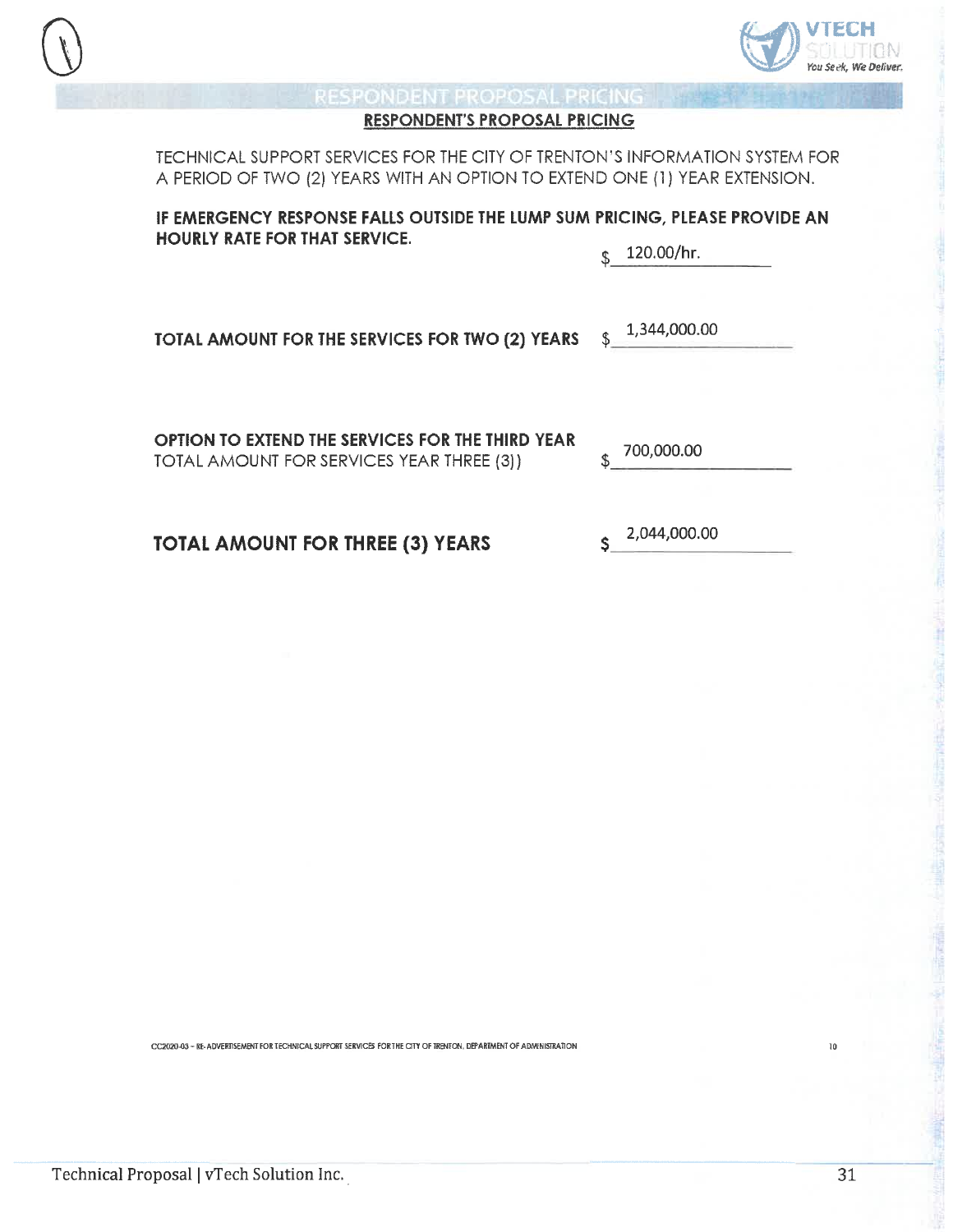

TECHNICAL SUPPORT SERVICES FOR THE CITY OF TRENTON'S INFORMATION SYSTEM FOR A PERIOD OF TWO (2) YEARS WITH AN OPTION TO EXTEND ONE (1) YEAR EXTENSION.

IF EMERGENCY RESPONSE FALLS OUTSIDE THE LUMP SUM PRICING, PLEASE PROVIDE AN **HOURLY RATE FOR THAT SERVICE.** 



TOTAL AMOUNT FOR THE SERVICES FOR TWO (2) YEARS  $\frac{1}{4}$   $\frac{1}{6}$   $\frac{000}{000}$ 

OPTION TO EXTEND THE SERVICES FOR THE THIRD YEAR TOTAL AMOUNT FOR SERVICES YEAR THREE (3))

\$777,600

**TOTAL AMOUNT FOR THREE (3) YEARS** 

 $52,193,600$ 

NJIT Professionals - Mark 9 Salema - 2/25/2020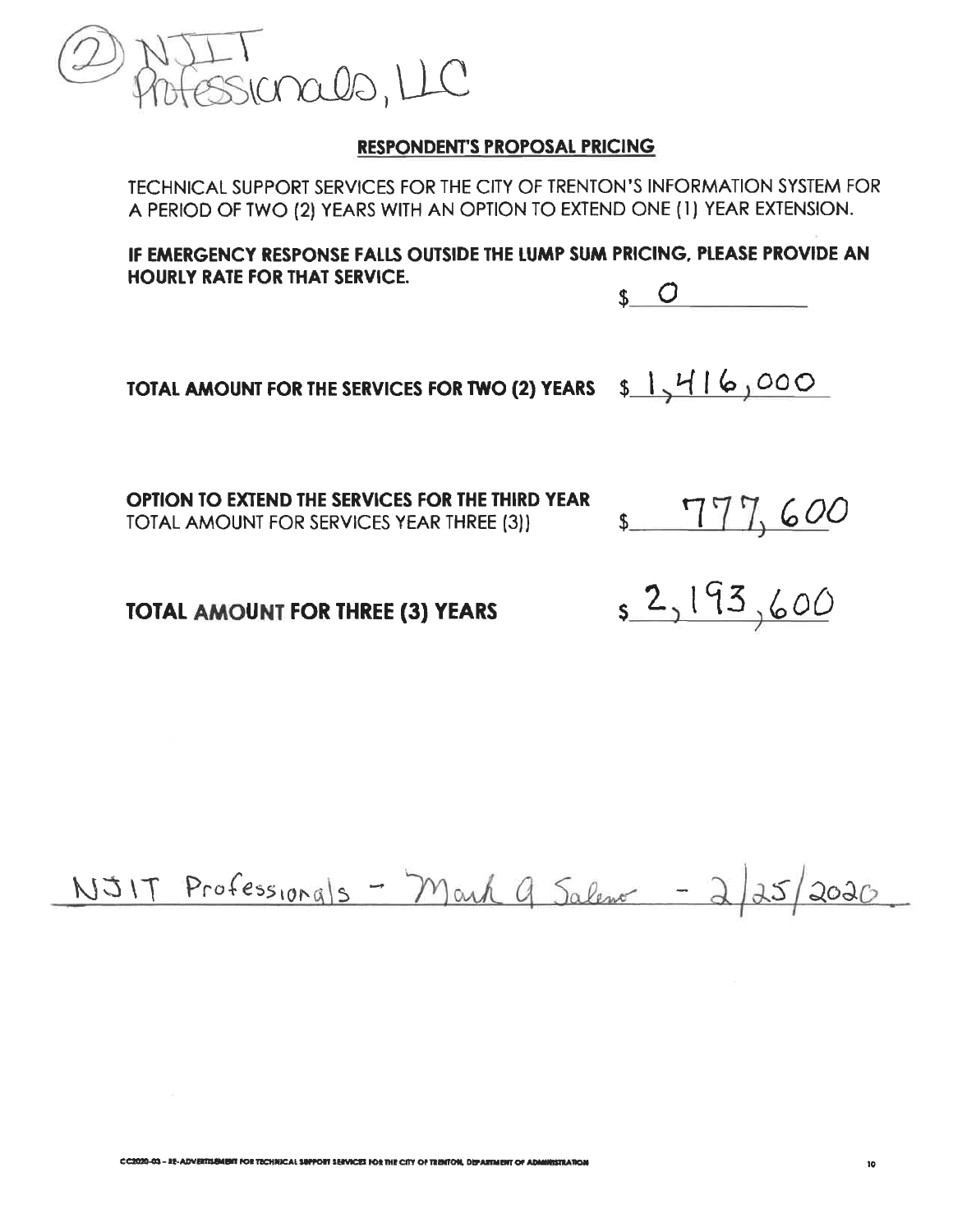HHW GROOD, LLC

TECHNICAL SUPPORT SERVICES FOR THE CITY OF TRENTON'S INFORMATION SYSTEM FOR A PERIOD OF TWO (2) YEARS WITH AN OPTION TO EXTEND ONE (1) YEAR EXTENSION.

IF EMERGENCY RESPONSE FALLS OUTSIDE THE LUMP SUM PRICING, PLEASE PROVIDE AN **HOURLY RATE FOR THAT SERVICE.** 99.50  $\mathbf{r}$ 1,721,430 TOTAL AMOUNT FOR THE SERVICES FOR TWO (2) YEARS \$ OPTION TO EXTEND THE SERVICES FOR THE THIRD YEAR 899,637 \$ TOTAL AMOUNT FOR SERVICES YEAR THREE (3)) 2,621,067 **TOTAL AMOUNT FOR THREE (3) YEARS** Ś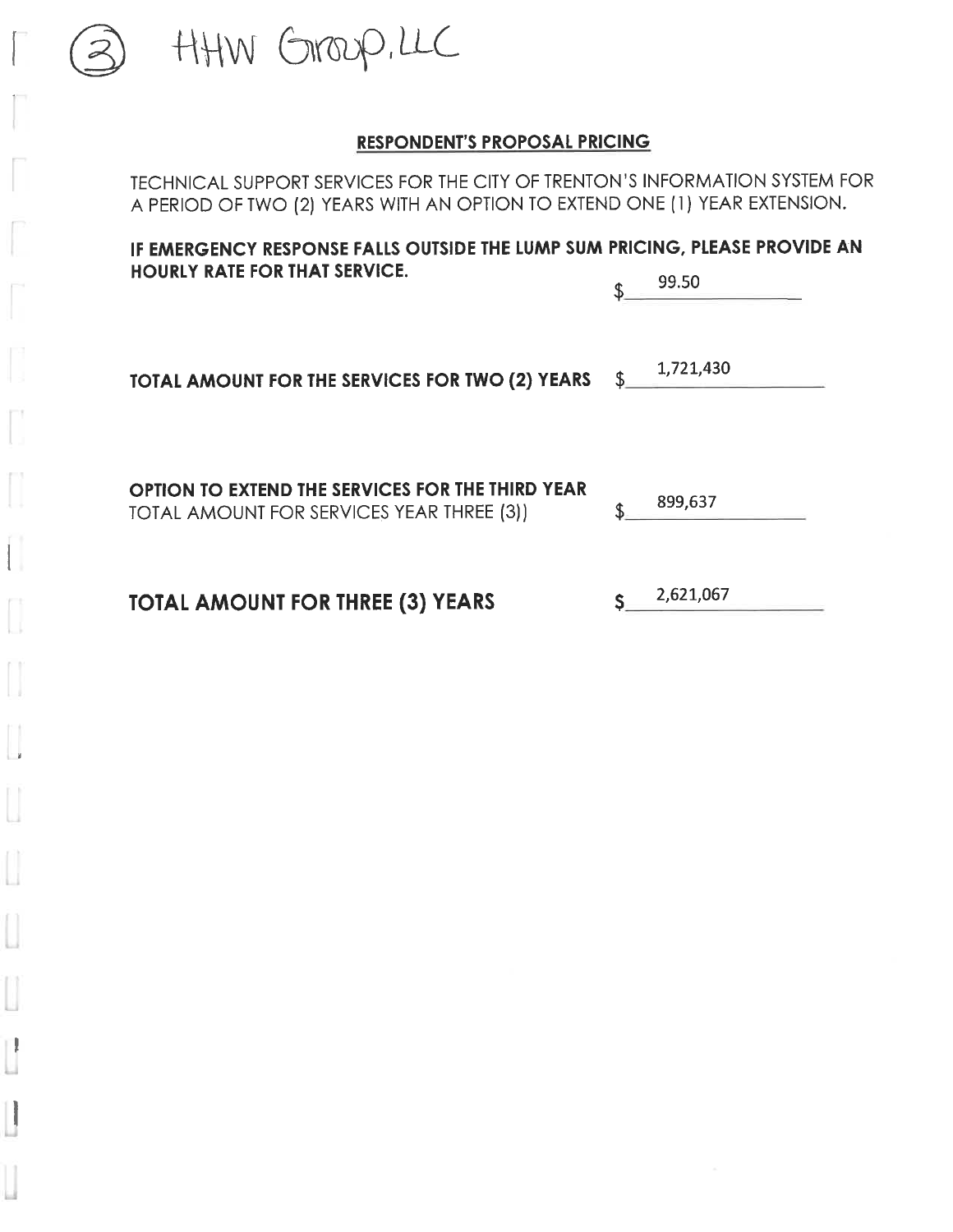

TECHNICAL SUPPORT SERVICES FOR THE CITY OF TRENTON'S INFORMATION SYSTEM FOR A PERIOD OF TWO (2) YEARS WITH AN OPTION TO EXTEND ONE (1) YEAR EXTENSION.

IF EMERGENCY RESPONSE FALLS OUTSIDE THE LUMP SUM PRICING. PLEASE PROVIDE AN  $HPM - 6AM - 175$   $HR$ HOURLY RATE FOR THAT SERVICE.

 $\frac{SSAT|SUN - ISO|HZ|}{SOMR}$ 

 $$1793,280.00$ 

TOTAL AMOUNT FOR THE SERVICES FOR TWO (2) YEARS

OPTION TO EXTEND THE SERVICES FOR THE THIRD YEAR TOTAL AMOUNT FOR SERVICES YEAR THREE (3))

 $$896,640$ 

**TOTAL AMOUNT FOR THREE (3) YEARS** 

<u>52,689,920</u>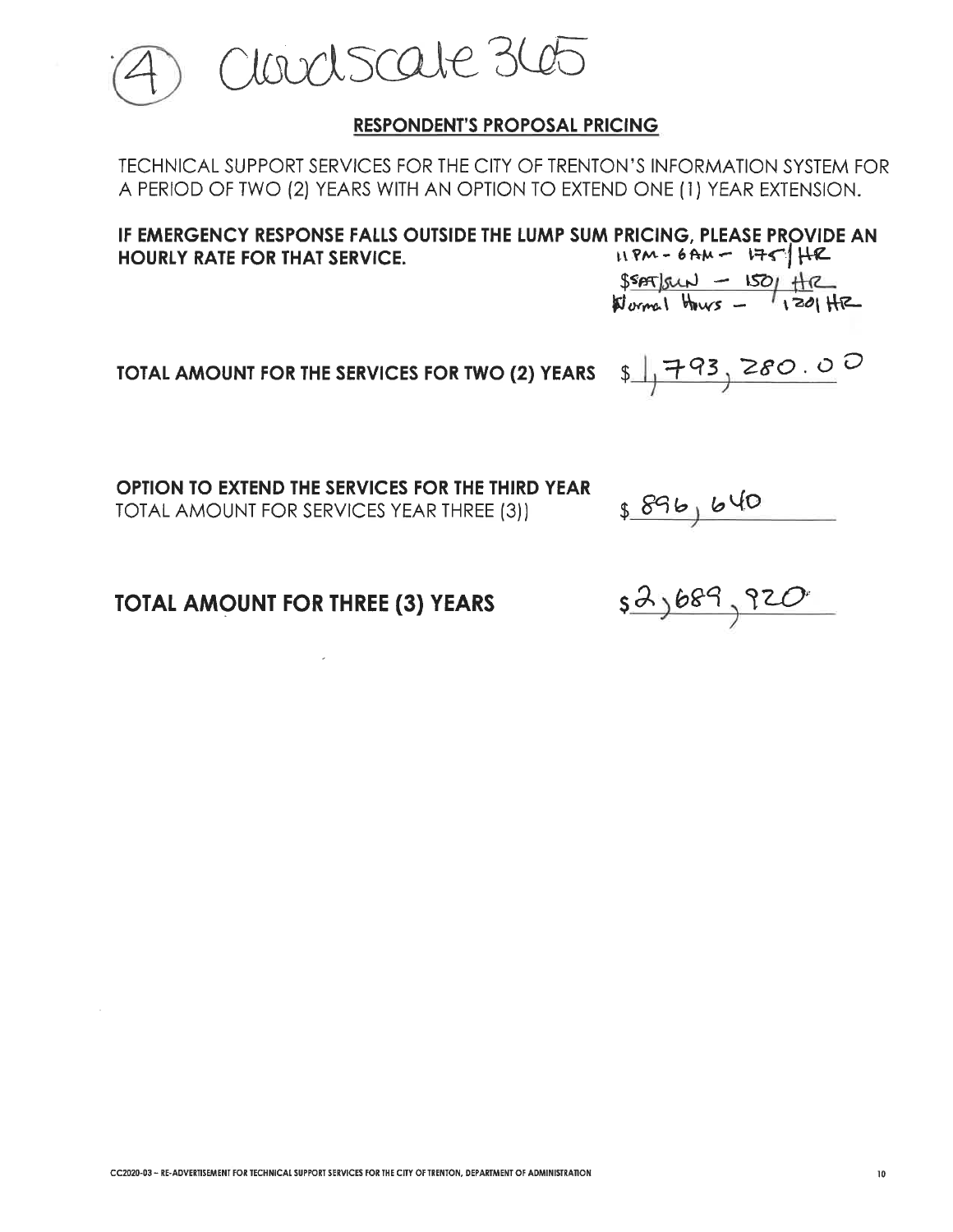10

# **RESPONDENT'S PROPOSAL PRICING**

TECHNICAL SUPPORT SERVICES FOR THE CITY OF TRENTON'S INFORMATION SYSTEM FOR A PERIOD OF TWO (2) YEARS WITH AN OPTION TO EXTEND ONE (1) YEAR EXTENSION.

IF EMERGENCY RESPONSE FALLS OUTSIDE THE LUMP SUM PRICING, PLEASE PROVIDE AN **HOURLY RATE FOR THAT SERVICE.** 

\$ Included

TOTAL AMOUNT FOR THE SERVICES FOR TWO (2) YEARS  $$1.750,000.00$ 

OPTION TO EXTEND THE SERVICES FOR THE THIRD YEAR TOTAL AMOUNT FOR SERVICES YEAR THREE (3)) \$

**TOTAL AMOUNT FOR THREE (3) YEARS** 

 $S = 2,700,000,00$ 

cean computer group, the.

950,000.00